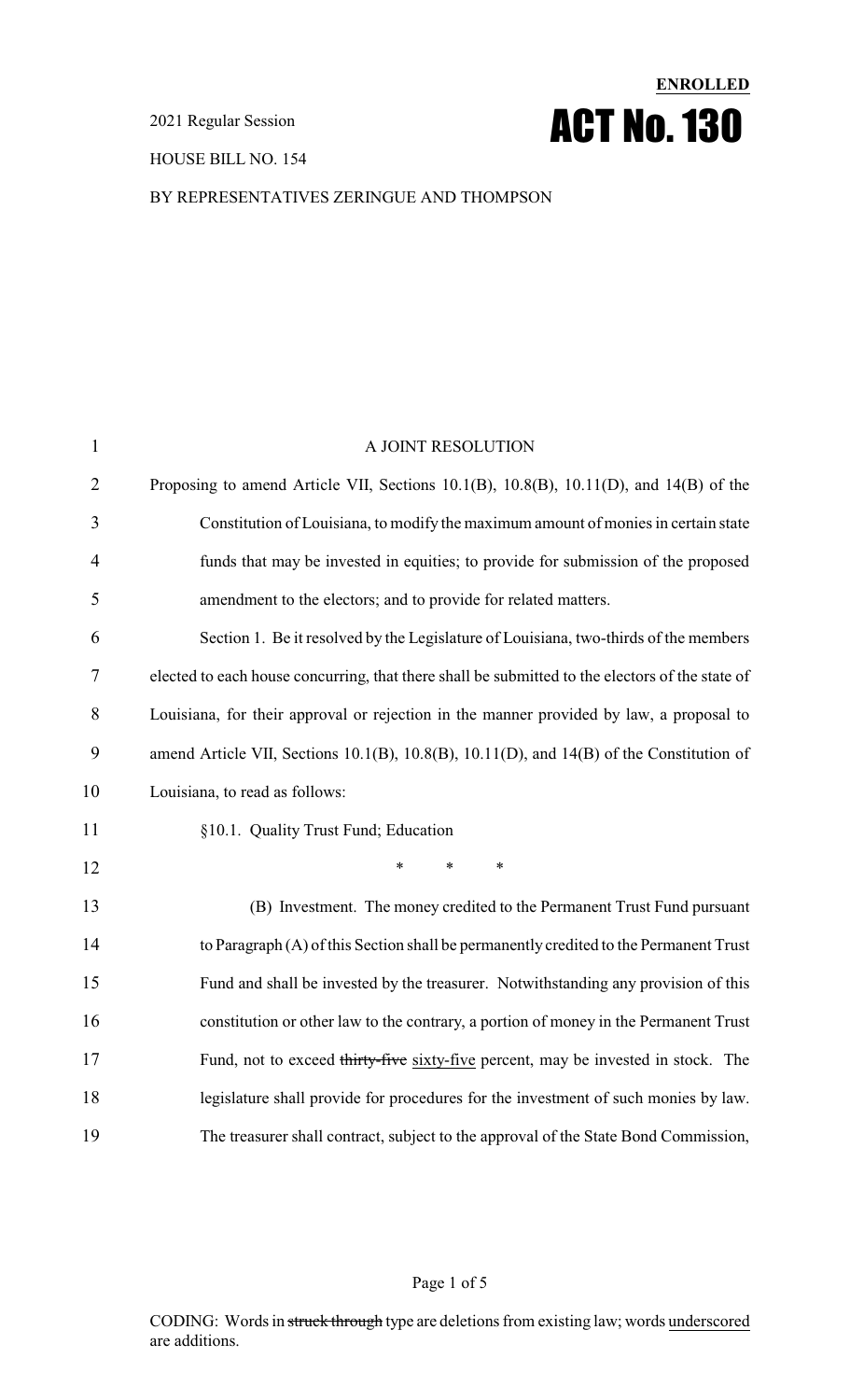### HB NO. 154 **ENROLLED**

| $\mathbf{1}$   | for the management of such investments. The amounts in the Support Fund shall be      |
|----------------|---------------------------------------------------------------------------------------|
| $\overline{2}$ | available for appropriation to pay expenses incurred in the investment and            |
| 3              | management of the Permanent Trust Fund and for educational purposes only as           |
| 4              | provided in Paragraphs (C) and (D) of this Section.                                   |
| 5              | *<br>*<br>*                                                                           |
| 6              | §10.8. Millennium Trust                                                               |
| 7              | $\ast$<br>*<br>∗                                                                      |
| 8              | (B) Investment. Monies credited to the Millennium Trust pursuant to                   |
| 9              | Paragraph (A) of this Section shall be invested by the treasurer with the same        |
| 10             | authority and subject to the same restrictions as the Louisiana Education Quality     |
| 11             | Trust Fund. However, the portion of monies in the Millennium Trust which may be       |
| 12             | invested in stock may be increased to no more than fifty percent by a specific        |
| 13             | legislative instrument which receives a favorable vote of two-thirds of the elected   |
| 14             | members of each house of the legislature. The legislature shall provide for           |
| 15             | procedures for the investment of such monies by law. The treasurer may contract,      |
| 16             | subject to the approval of the State Bond Commission, for the management of such      |
| 17             | investments and, if a contract is entered into, amounts necessary to pay the costs of |
| 18             | the contract shall be appropriated from the Millennium Trust.                         |
| 19             | $\ast$<br>$\ast$<br>∗                                                                 |
| 20             | §10.11. Artificial Reef Development Fund                                              |
| 21             | $\ast$<br>$\ast$<br>$\ast$                                                            |
| 22             | All unexpended and unencumbered monies in the Artificial Reef<br>(D)                  |
| 23             | Development Fund at the end of the fiscal year shall remain in the fund. The monies   |
| 24             | in the fund shall be invested by the treasurer in the manner provided by law.         |
| 25             | Notwithstanding any provision of this constitution to the contrary, a portion of      |
| 26             | money in the fund, not to exceed sixty-five percent, may be invested in stock. All    |
| 27             | interest earned on monies invested by the treasurer shall be deposited in the fund.   |

CODING: Words in struck through type are deletions from existing law; words underscored are additions.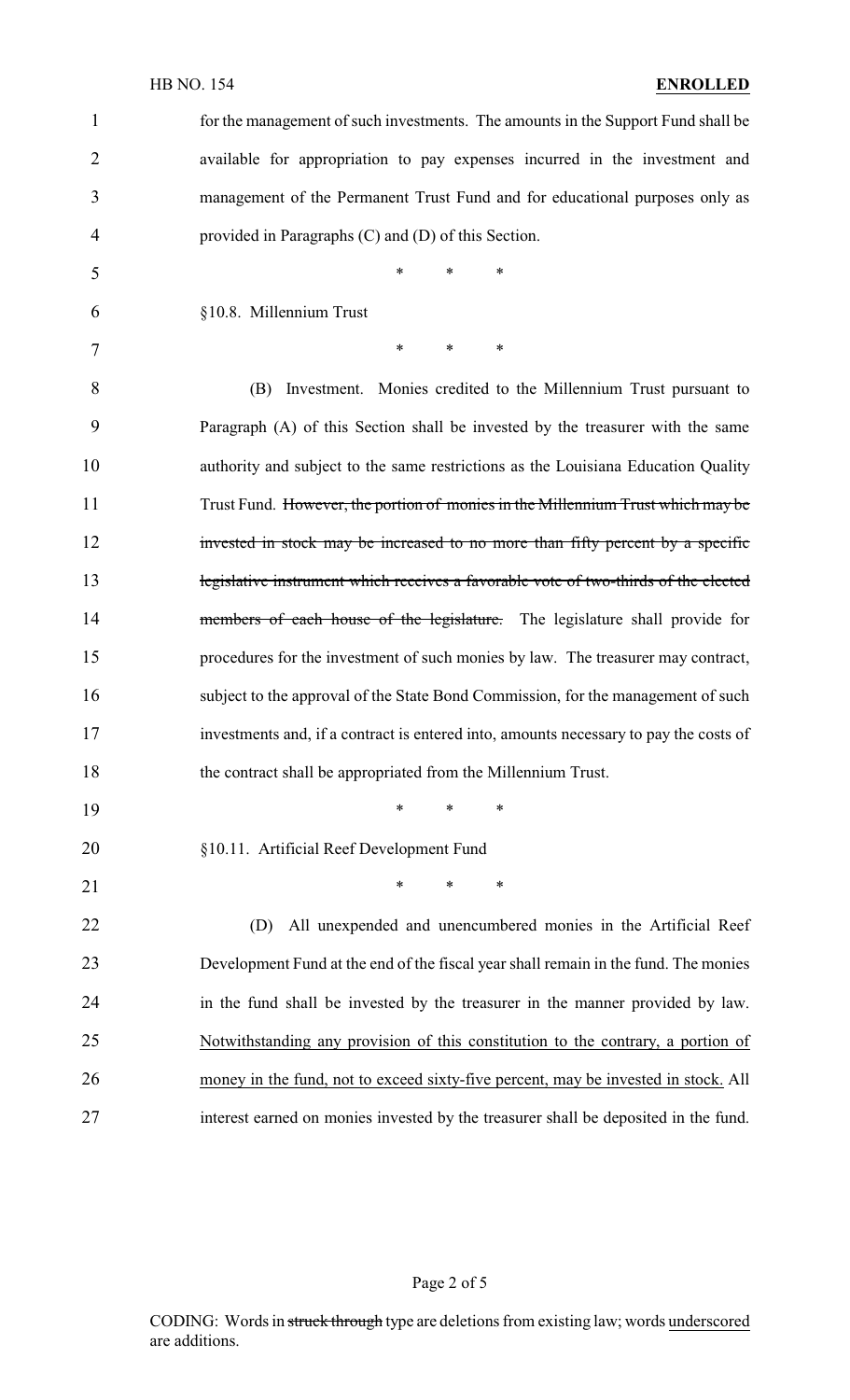| $\mathbf{1}$   | The treasurer shall prepare and submit to the department on a quarterly basis a         |
|----------------|-----------------------------------------------------------------------------------------|
| $\overline{2}$ | written report showing the amount of money contained in the fund from all sources.      |
| 3              | $\ast$<br>$\ast$<br>∗                                                                   |
| 4              | §14. Donation, Loan, or Pledge of Public Credit                                         |
| 5              | $\ast$<br>*<br>∗                                                                        |
| 6              | (B) Authorized Uses. Nothing in this Section shall prevent (1) the use of               |
| 7              | public funds for programs of social welfare for the aid and support of the needy; (2)   |
| 8              | contributions of public funds to pension and insurance programs for the benefit of      |
| 9              | public employees; (3) the pledge of public funds, credit, property, or things of value  |
| 10             | for public purposes with respect to the issuance of bonds or other evidences of         |
| 11             | indebtedness to meet public obligations as provided by law; (4) the return of           |
| 12             | property, including mineral rights, to a former owner from whom the property had        |
| 13             | previously been expropriated, or purchased under threat of expropriation, when the      |
| 14             | legislature by law declares that the public and necessary purpose which originally      |
| 15             | supported the expropriation has ceased to exist and orders the return of the property   |
| 16             | to the former owner under such terms and conditions as specified by the legislature;    |
| 17             | (5) acquisition of stock by any institution of higher education in exchange for any     |
| 18             | intellectual property; (6) the donation of abandoned or blighted housing property by    |
| 19             | the governing authority of a municipality or a parish to a nonprofit organization       |
| 20             | which is recognized by the Internal Revenue Service as a $501(c)(3)$ or $501(c)(4)$     |
| 21             | nonprofit organization and which agrees to renovate and maintain such property until    |
| 22             | conveyance of the property by such organization; (7) the deduction of any tax,          |
| 23             | interest, penalty, or other charges forming the basis of tax liens on blighted property |
| 24             | so that they may be subordinated and waived in favor of any purchaser who is not        |
| 25             | a member of the immediate family of the blighted property owner or which is not         |
| 26             | any entity in which the owner has a substantial economic interest, but only in          |
| 27             | connection with a property renovation plan approved by an administrative hearing        |
| 28             | officer appointed by the parish or municipal government where the property is           |
| 29             | located; (8) the deduction of past due taxes, interest, and penalties in favor of an    |
| 30             | owner of a blighted property, but only when the owner sells the property at less than   |

# Page 3 of 5

CODING: Words in struck through type are deletions from existing law; words underscored are additions.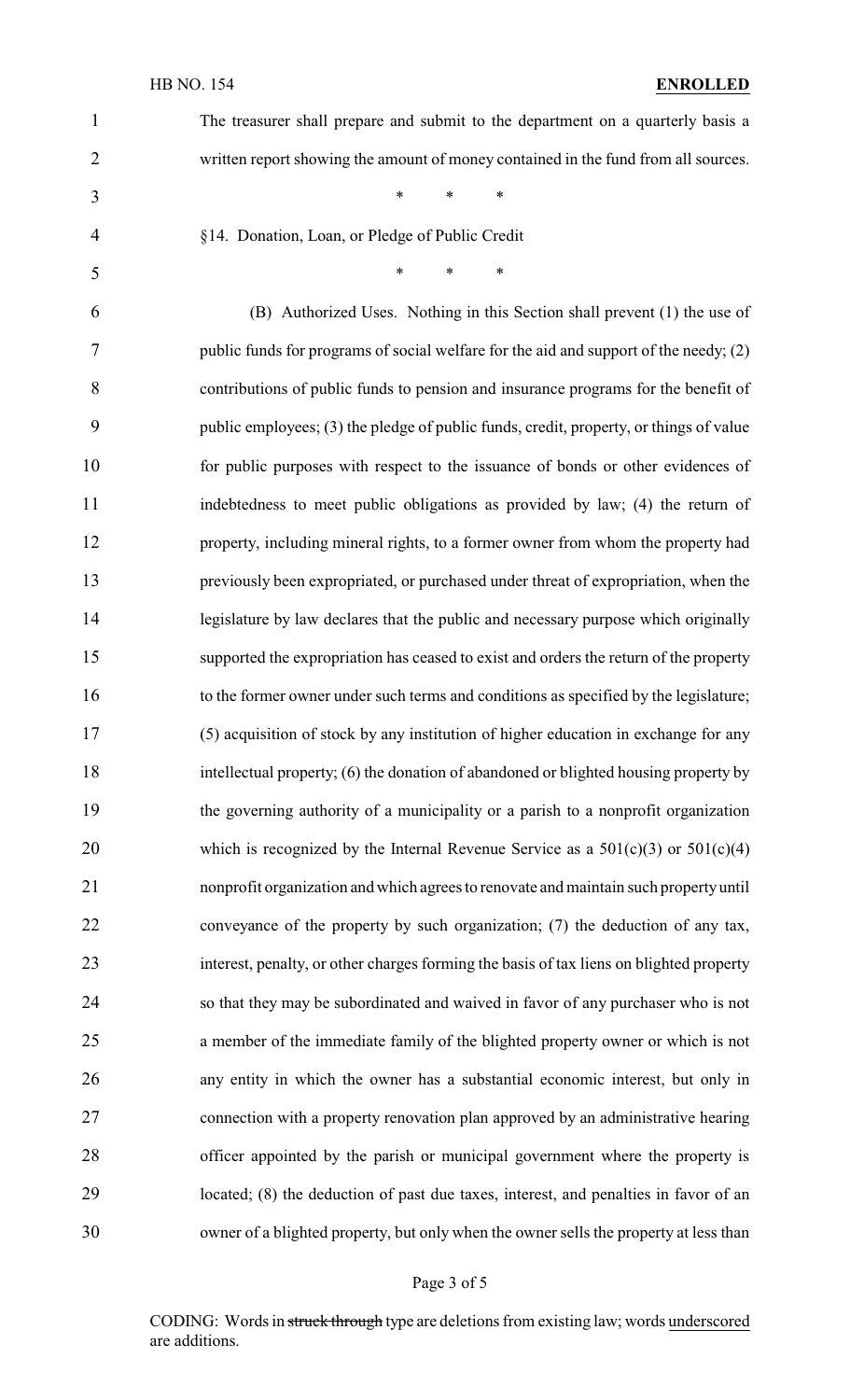the appraised value to facilitate the blighted property renovation plan approved by 2 the parish or municipal government and only after the renovation is completed such deduction being canceled, null and void, and to no effect in the event ownership of the property in the future reverts back to the owner or any member of his immediate family; (9) the donation by the state of asphalt which has been removed from state roads and highways to the governing authority of the parish or municipality where the asphalt was removed, or if not needed by such governing authority, then to any other parish or municipal governing authority, but only pursuant to a cooperative endeavor agreement between the state and the governing authority receiving the donated property; (10) the investment in stocks of a portion of the Rockefeller Wildlife Refuge Trust and Protection Fund, created under the provisions of R.S. 56:797, and the Russell Sage or Marsh Island Refuge Fund, created under the provisions of R.S. 56:798, and the Lifetime License Endowment Trust Fund, created 14 under the provisions of R.S. 56:649, such portion not to exceed thirty-five sixty-five 15 percent of each fund; (11) the investment in stocks of a portion of the state-funded permanently endowed funds of a public or private college or university, not to exceed thirty-five percent of the public funds endowed; (12) the investment in equities of a portion of the Medicaid Trust Fund for the Elderly created under the 19 provisions of R.S. 46:2691 et seq., such portion not to exceed thirty-five sixty-five percent of the fund; (13) the investment of public funds to capitalize a state infrastructure bank and the loan, pledge, or guarantee of public funds by a state infrastructure bank solely for transportation projects; or (14) pursuant to a written agreement, the donation of the use of public equipment and personnel by a political subdivision upon request to another political subdivision for an activity or function the requesting political subdivision is authorized to exercise.  $*$  \* \* \* Section 2. Be it further resolved that this proposed amendment shall be submitted 28 to the electors of the state of Louisiana at the statewide election to be held on November 8,

2022.

### Page 4 of 5

CODING: Words in struck through type are deletions from existing law; words underscored are additions.